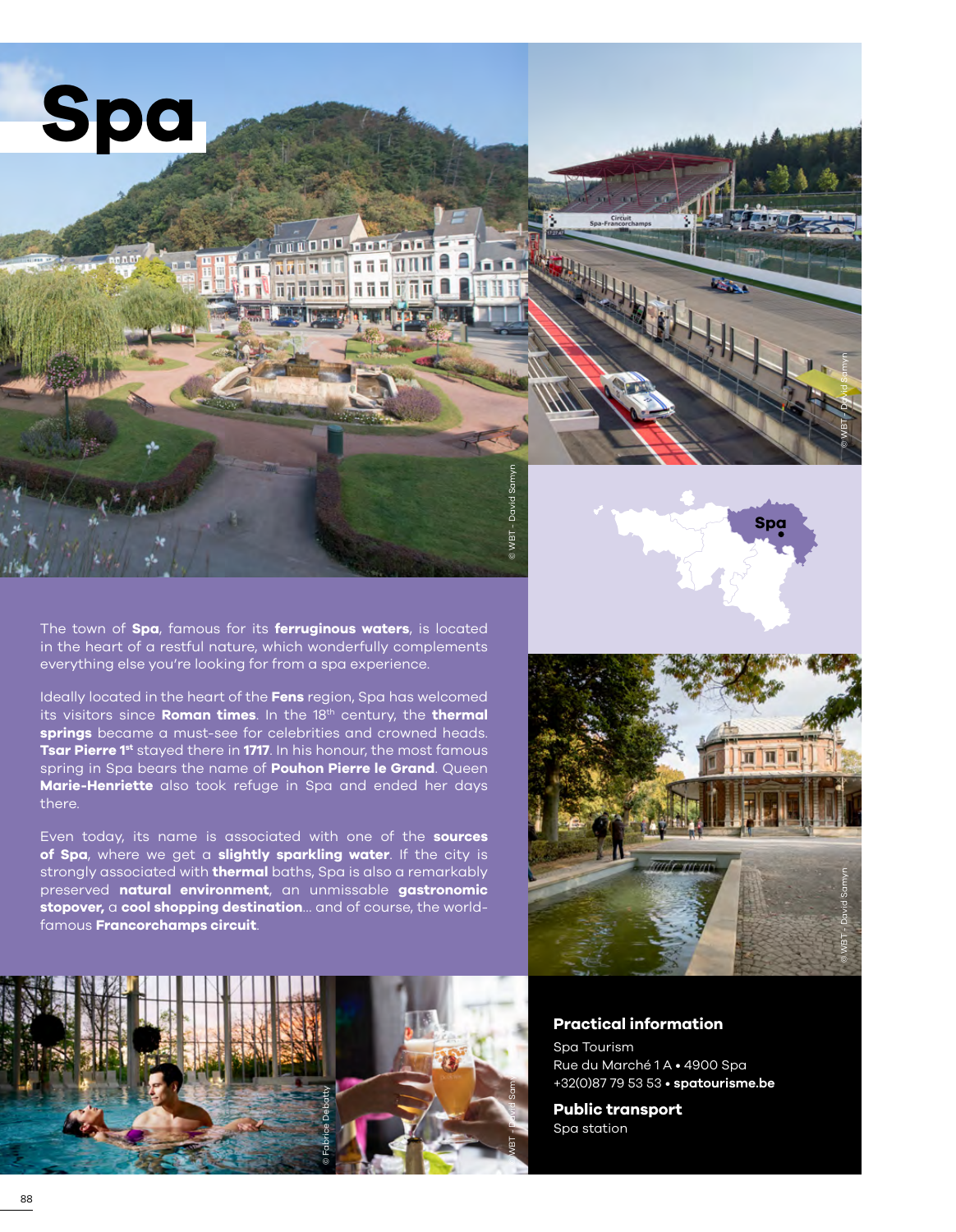# **Where to Stay**

# **Manor of Lébioles**

O

Housed in a large country house dating from 1905 and surrounded by peaceful forests, this 3\* superior hotel offers all the facilities you need for your well-being. Spacious rooms, open fires, quality materials, help you forget about everyday life, enjoy the surprising view, the delicious gourmet restaurant or relax in its high-end spa treatment area.

Domaine de Lebioles 1-5 • 4900 Spa<br>manoirdelebioles.com

# **Radisson Blu Palace Hotel 4\***

Located in the centre of Spa, next to the oldest casino in Europe and 10 minutes from the station, the Radisson Blu Palace has a private funicular direct to the Thermes de Spa. This superior hotel nestled on the heights, in the middle of the green valley makes the perfect pampering hotel.

Place Royale 39 • 4900 Spa **[radissonhotels.com](https://www.radissonhotels.com/en-us/hotels/radisson-blu-spa)**

**Hotel-Restaurant L'Auberge**<br>This 3\* 'Logis de Belgique' hotel is located in the centre **Aubust 2009's Lepetitmaur.com** and has an elegant restaurant in 'Parisian brasserie' style and bright rooms decorated with a water theme. It's an ideal compromise between relaxation, gastronomy, hydrotherapy and historical discovery.

Place du Monument 3 • 4900 Spa **[aubergedespa.be](https://aubergedespa.be)**

#### O **Hotel La Reine**

In an ideal location, this comfortable 3\* hotel, with charming and quiet rooms opening directly onto the garden and the superb veranda. Delightful.

Rue Adolphe Bastin • 4900 Spa **[lareine.be](www.lareine.be)**

# **Sweet Home Spa**

In the heart of the Spa region, this 4-key gîte for 12 people is the perfect place to relax with your family or friends. The house is nicely decorated and equipped with all the expected comforts, including a sauna. Everything you need for a great stay.

Allée du Haut Neubois 7 • 4900 Spa **[sweethomespa.be](www.sweethomespa.be)**

# **Le Petit Maur (Gite)**

This 3'Epis' urban gîte, housed in a house dating from the 18<sup>th</sup> century in the heart of Spa, is a true haven of peace, close to all local amenities.

Rue Xhrouet 39 • 4900 Spa

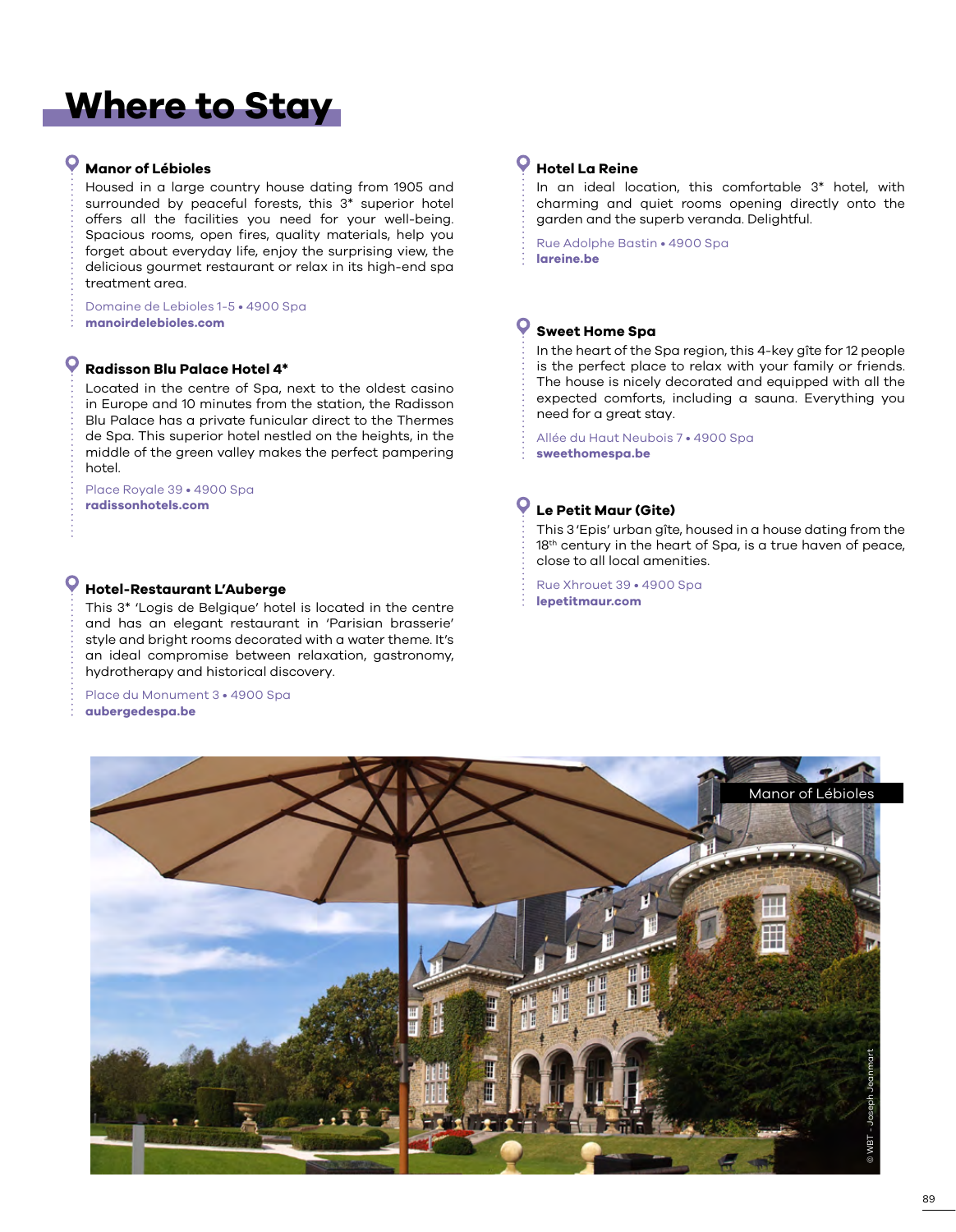

#### **<sup>1</sup> Pouhon Pierre le Grand (Pouhon Peter the Great)**

This splendid building from 1880 houses the most important source of Spa water, as well as the Tourist Office. It offers a 360 ° film allowing visitors to discover the riches of the 'City of Waters' and its region using virtual reality. The place also houses a permanent exhibition of works by painter, sculptor and ceramicist Joan Mirò: watercolours, lithographs, drawings, prints, collages and ceramics.

Rue du Marché 1a • 4900 Spa **[spatourisme.be](http://www.spatourisme.be/fr)**

#### **<sup>2</sup> Spa-Francorchamps circuit**

The Spa-Francorchamps circuit, known in the automotive world as one of the world's most beautiful international circuits, is the scene of the annual Formula 1 Grand Prix, Spa Classics and many other prestigious competitions. Get an experience of the thrills on the track with one-off Driving Experience Days.

Route du Circuit 55 • 4970 Francorchamps (Stavelot) **[spa-francorchamps.be](https://www.spa-francorchamps.be/)**

# **<sup>3</sup> Forestia Park**

Forestia is a park dedicated to understanding nature. Enjoy an unforgettable day with family or friends in the heart of the forest. The animal park invites you to discover no less than 300 animals from our climates in semi-freedom. The adventure park offers 9 adventure courses and more than 100 obstacles in the trees.

Rue du Parc 1 • 4910 Theux **[forestia.be](https://forestia.be/)**

## **<sup>4</sup> Château de Franchimont (Castle)**

The Château de Franchimont is an 11<sup>th</sup> century medieval fortress built on a promontory that dominates three valleys north of the Ardennes. A veritable treasure of Walloon heritage, it's a rare example of the transformation of defence systems during the Renaissance that is brought to life with an interactive visit with an audio guide.

Allée du Château 17 • 4910 Theux **[chateau-franchimont.be](https://chateau-franchimont.be/fr/accueil/)**